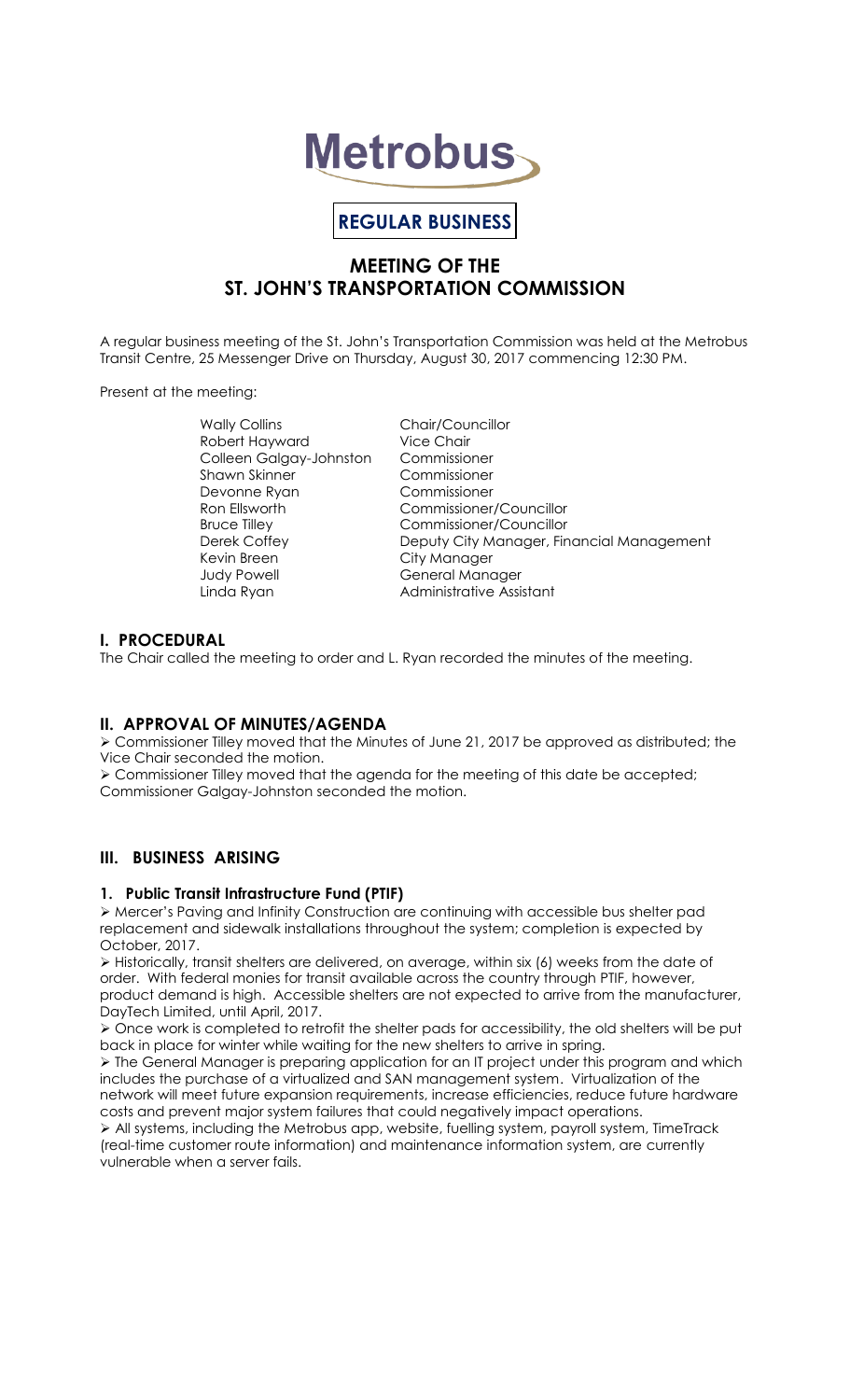

#### **1. Public Transit Infrastructure Fund (PTIF)** (Continued)

 The General Manager noted that she recently became aware that the City of St. John's is also planning a project submission under the PTIF Program, which, if the application is approved, could consequently consume any remaining funds under the program.

 Subsequently, the General Manager discussed with Garrett Donaher, Manager of Transportation Engineering, the City's project application. Mr. Donaher informed that said project pertains to the development of bicycle lanes within the City and agreed that Metrobus' IT project application take priority.

 $\triangleright$  The PTIF Phase II template is currently being negotiated at the federal level. It is expected that this third phase of the program will require a minimum of 33% provincial funding for eligibility. This stipulation would be potentially problematic for Metrobus. While most public transit systems in Canada receive provincial monies, Metrobus does not.

 Conversely, Metrobus is required to submit to the province annually over \$675,000 in fees and taxes *(Bus Licensing \$49,000 plus Provincial Road Tax on Diesel \$350,000 and Non-rebatable PST of 4.28% at \$275,000)*.

 A more creative and strengthened approach will be necessary to secure any provincial investment targeted for eligible PTIF projects moving forward.

## **IV. NEW BUSINESS**

#### **1. Monthly Reports - June, 2017 and July, 2017**

 $\triangleright$  The financial statements for the period June 1-30, 2017 and July 1-31, 2017 were reviewed and discussed. The following items were noted:

#### **Fuel Ridership**

 The average price of diesel fuel was \$0.872 per litre in July compared to the budgeted price of \$1.04.

 Commissioner Skinner inquired if fuel costs are being impacted by Hurricane Harvey which forced many refineries on the Texas Gulf Coast to shut down. The General Manager advised that wholesale gasoline prices are predicted to rise this week as a result but there is nothing solid at this point.

#### **Ridership**

 Ridership of 230,028 was down 3.3% in June from the same month in 2016 (237,772). This June had the same number of weekdays as 2016.

 Ridership of 217,931 was down 2.7% in July from the same month in 2016 (223,924). This July had one (1) extra weekday than July 2016.

#### **2. Quarterly Pension Report**

 The Quarterly Investment Review pertaining to asset allocation, performance and portfolio summary of the St. John's Transportation Commission's Pension Plans for the period ending June 30, 2017 as prepared by Global Investments Canada Limited was reviewed and discussed.

#### **V. GoBus**

This item was previously discussed at the in-camera meeting held on this date.

## **VI. OTHER (Information/Community)**

#### **1. Block the Bus Campaign**

 Metrobus again partnered with the **VOCM for the eighth annual "Block the Bus"** campaign in support of Bridges to Hope.